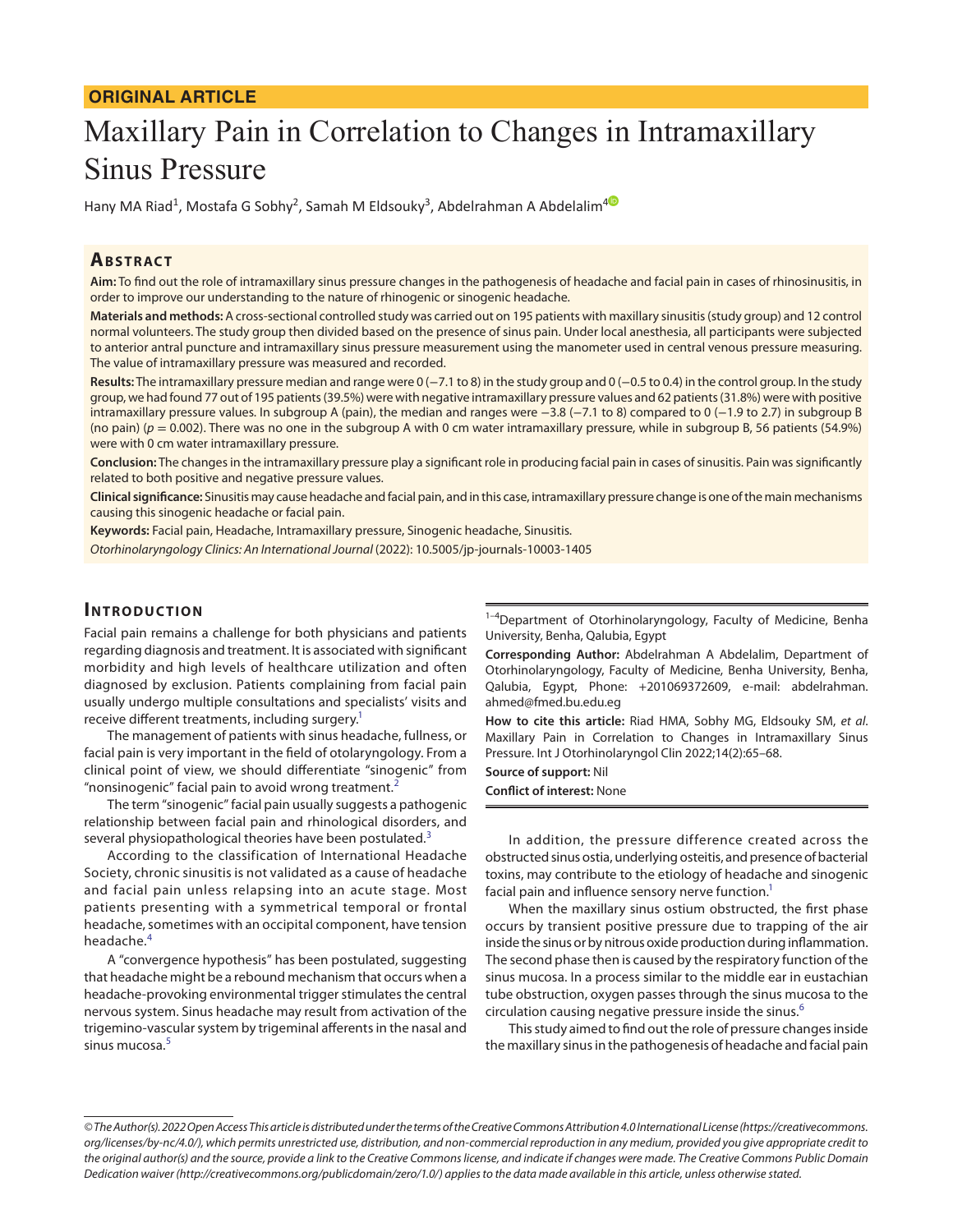in cases of rhinosinusitis, in order to improve our understanding to the nature of headache of rhinogenic or sinogenic origin.

# **PATIENTS AND METHODS**

This cross-sectional observational controlled study was carried out during the period from March 2018 to December 2020. In this study, 209 adults were enrolled; 195 patients in the study group, diagnosed with maxillary sinusitis based on clinical and radiological findings, were selected from out-patient clinic and 12 control normal volunteer participants.

We excluded from the study patients younger than 18 years old and patients with general diseases such as diabetes, kidney diseases, bleeding disorders, and uncooperative patients.

Detailed history was obtained including the demographic data and history of the condition stressing on symptoms of headache and facial pain. Full otorhinolaryngology examination of ear, nose, and throat was completed. Nasal endoscopy was performed to reveal mucopurulent or purulent nasal discharge which may be anterior or posterior, mucosal edema or congestion, also polyps or occlusion of osteomeatal complex, and/or spheno-ethmoidal recess. CT scan was done to confirm sinuses opacification, osteomeatal complex, and/or spheno-ethmoidal recess occlusion. Volunteer participants were free from any medical condition and had neither sinus pain nor rhinosinusitis evidence by clinical assessment, endoscopic evaluation, or radiological imaging. The small number of the control group in relation to the study group number is due to the long expensive and unusual intervention to the volunteers.

The study group then divided based on the presence of sinus pain which had to fulfill the following criteria to be considered: facial pain or pressure of a dull, constant, or aching sort over the affected sinuses and may worsen when the affected person bends over or when lying down. Pain often starts on one side of the head and progresses to both sides. It had to be of mild-to-moderate intensity and last 3 days or more. It might be unilateral or bilateral according to the site of sinusitis. Frequently, it is associated with nasal blockage, congestion or discharge, and variation of smell. Subgroup A included 93 rhinosinusitis patients with sinus pain, while subgroup B included 102 rhinosinusitis patients without the defined sinus pain.

## **Procedure**

All cases were subjected to anterior antral puncture and pressure measurement. The patient sat on the examination chair; sometimes the head was moved forward or backward to attain best manipulation position of the patient.

Trap door valved trocar and cannula "Sklar-Sklartech 5000 Standard Trap Door Cannula 35 mm diameter" were used to penetrate anterior maxillary sinus wall (when the trocar removed, the valve automatically closes to keep the air and pressure unchanged). After administration of general analgesia (paracetamol) and local anesthesia to its anterior wall at the canine fossa with lidocaine and adrenaline 2%, the trocar and cannula were inserted in the anterior maxillary wall of the affected sinus through the canine fossa in the subgroup with sinus pain and to the left sinus in other participants. Then, an adapter was inserted, one side to the cannula and the other side to central venous measuring manometer to measure the pressure inside the maxillary sinus.

The manometer set consisted of stand, reservoir containing fluid (sterile water), u-shaped manometer, three-way valve connected to the manometer reservoir and to the patient connection through an adaptor attached to the cannula. The manometer was fixed to the stand in the same horizontal level of the cannula inside the maxillary sinus, and the fluid level is adjusted to zero assuring there were no air bubbles included in the tube; then, the connection of the patient side to the manometer is secured [\(Fig. 1\)](#page-1-0).

After switching the valve of the manometer, if the pressure inside the sinus is positive, then the fluid in the manometer is raised up giving above zero reading and vice versa. Readings were taken after the movement of the fluid had stopped completely. The value of intramaxillary pressure was measured by centimeter of water.

## **Ethics and Consent**

Informed written consent was obtained from all participants in the study. The study was performed in accordance with the Helsinki declaration. The study protocol was approved by the corresponding local ethical committee.

## **Statistical Testing**

Data management and statistical analysis were done using SPSS version 25 (IBM, Armonk, New York, United States). Intramaxillary pressure was summarized as medians and ranges. Different categories of intramaxillary pressure were summarized as numbers and percentages. Intramaxillary pressure was compared between the three groups (pain, no pain, and controls) using the Kruskal-Wallis test. *Post hoc* analysis was done, and all *post hoc* analyses were Bonferroni-adjusted. Categorical levels of intramaxillary pressure were compared using the Chi-square test. Mann-Whitney *U* test was used to compare intramaxillary pressure between the pain and the no-pain groups in those with negative and positive intramaxillary pressure. All *p*-values were two-sided. *p* Values less than 0.05 were considered significant.

# **RESULTS**

The intramaxillary pressure median and range were 0 (−7.1 to 8) in the study group (195 patients with sinusitis) and 0 (-0.5 to 0.4) in the control group (12 participant). In subgroup A (93 patients with pain), the median and ranges were −3.8 (−7.1 to 8) compared to 0 (−1.9 to 2.7) in subgroup B (102 patients without pain)  $(p = 0.002)$  [\(Table 1](#page-2-0)).

[Figure 2](#page-2-1) shows the number of cases with negative, positive, or zero intramaxillary pressure in each group. As shown in [Figure 2](#page-2-1), there was a statistically significant difference between subgroup



<span id="page-1-0"></span>**Fig. 1:** The whole set: water container, manometer, and three-way valve

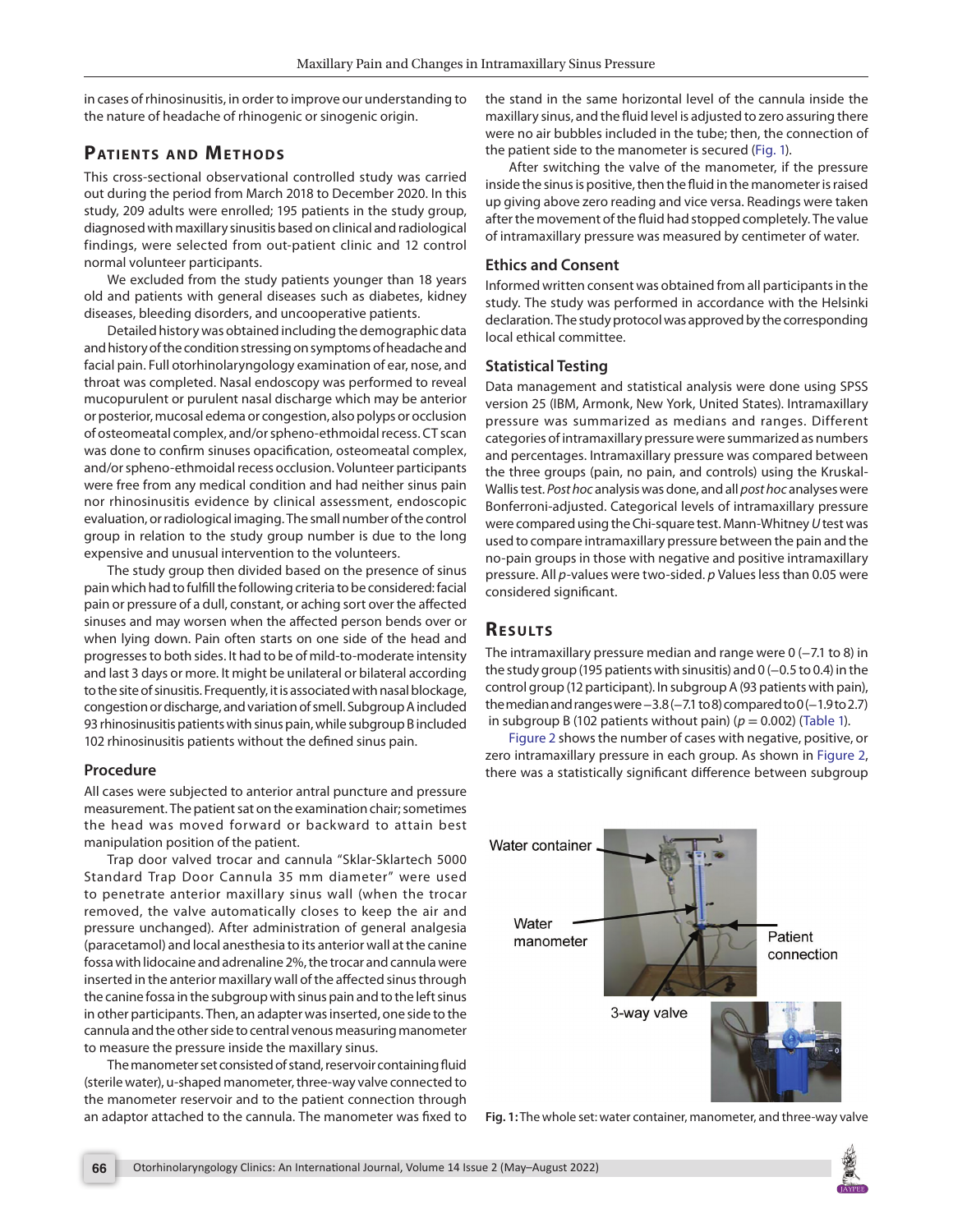#### <span id="page-2-0"></span>**Table 1:** The intramaxillary pressure medians and ranges in each group

|                         |                    |                                       | Study group ( $n = 195$ ) Subgroup A (pain) ( $n = 93$ ) Subgroup B (no pain) ( $n = 102$ ) Control group ( $n = 12$ ) p value |                                |       |
|-------------------------|--------------------|---------------------------------------|--------------------------------------------------------------------------------------------------------------------------------|--------------------------------|-------|
| Intramaxillary pressure | $0$ ( $-7.1$ to 8) | $-3.8$ ( $-7.1$ to $8$ ) <sup>a</sup> | 0 ( $-1.9$ to 2.7) <sup>b</sup>                                                                                                | 0 (-0.5 to 0.4) <sup>a,b</sup> | 0.002 |
| (cm water)              |                    |                                       |                                                                                                                                |                                |       |

Data are presented as medians and ranges. Kruskal-Wallis test was used. *Post ho*c analysis was done, and different letters indicate significant pair. All *post hoc* were Bonferroni-adjusted



<span id="page-2-1"></span>**Fig. 2:** The percent of cases with negative, positive, or zero intramaxillary pressure in each group

<span id="page-2-2"></span>

|  | Table 2: The intramaxillary pressure medians and ranges for those with negative pressure in the study group |  |  |
|--|-------------------------------------------------------------------------------------------------------------|--|--|
|  |                                                                                                             |  |  |

|                                                      | Pain ( $n = 59$ )           | No pain( $n = 18$ )         | p value |
|------------------------------------------------------|-----------------------------|-----------------------------|---------|
| Intramaxillary pressure Median (range)<br>(cm water) | $-4.9$ ( $-7.1$ to $-0.3$ ) | $-0.4$ ( $-1.9$ to $-0.2$ ) | <0.001  |

Mann-Whitney *U* test was used

<span id="page-2-3"></span>**Table 3:** The intramaxillary pressure medians and ranges for those with positive pressure in the study group

|                         |                | Pain ( $n = 34$ ) | No pain ( $n = 28$ ) | p value |
|-------------------------|----------------|-------------------|----------------------|---------|
| Intramaxillary pressure | Median (range) | $3.6(0.6-8)$      | $0.5(0.2 - 2.7)$     | 0.001:  |
| (cm water)              |                |                   |                      |         |

Mann-Whitney *U* test was used

A and subgroup B, denoting that negative intramaxillary pressure was significantly associated with pain 59/93 (63.4%) in subgroup A (with pain) compared to 18/102 (17.6%) in subgroup B (without pain) (*p* <0.001). There was no one in the subgroup A with 0 cm water intramaxillary pressure, while in subgroup B, 56 patients (54.9%) were with 0 cm water intramaxillary pressure.

In the study group, we had found 77 out of 195 patients (39.5%) were with negative intramaxillary pressure values, 59 out of those 77 patients were with pain, and their pressure median and range were −4.9 (−7.1 to −0.3). Eighteen patients out of those 77 patients were without pain, and their pressure median and range were −0.4 (−1.9 to −0.2) (*p* <0.001) ([Table 2\)](#page-2-2).

In the study group, we had found 62 out of 195 patients (31.8%) were with positive intramaxillary pressure values, 34 out of those 62 patients were with pain, and their pressure median and range were 3.6 (0.6–8). Twenty-eight patients out of those 62 patients were without pain, and their pressure median and range were 0.5 (0.2–2.7) (*p* <0.001) ([Table 3\)](#page-2-3).

## **Dis c u s sio n**

Sinusitis is overdiagnosed as a cause of headache because of the belief that pain over the sinuses must be related to the sinuses. There is a controversy whether nasal obstruction can lead to chronic headache. Paradoxically, sinus disease also tends to be underdiagnosed, as sphenoid sinus infection frequently is missed.<sup>[7](#page-3-6)</sup>

Conditions like atrophy of sinus membranes, hypertrophy of nasal turbinates, mucosal contact, and deviation of nasal septum are not sufficiently validated as causes of headache. Chronic sinusitis is only validated as a cause of headache or facial pain when relapsing into an acute stage.<sup>[8](#page-3-7)</sup>

Jankowski et al. $^9$  $^9$  said that the role of the paranasal sinus ostium dysfunction in facial pain should now be considered. Complete absence of opacity in a closed sinus does not exclude pain due to sinus disease and questions the more conventional concepts concerning ventilation and drainage of the paranasal sinuses.